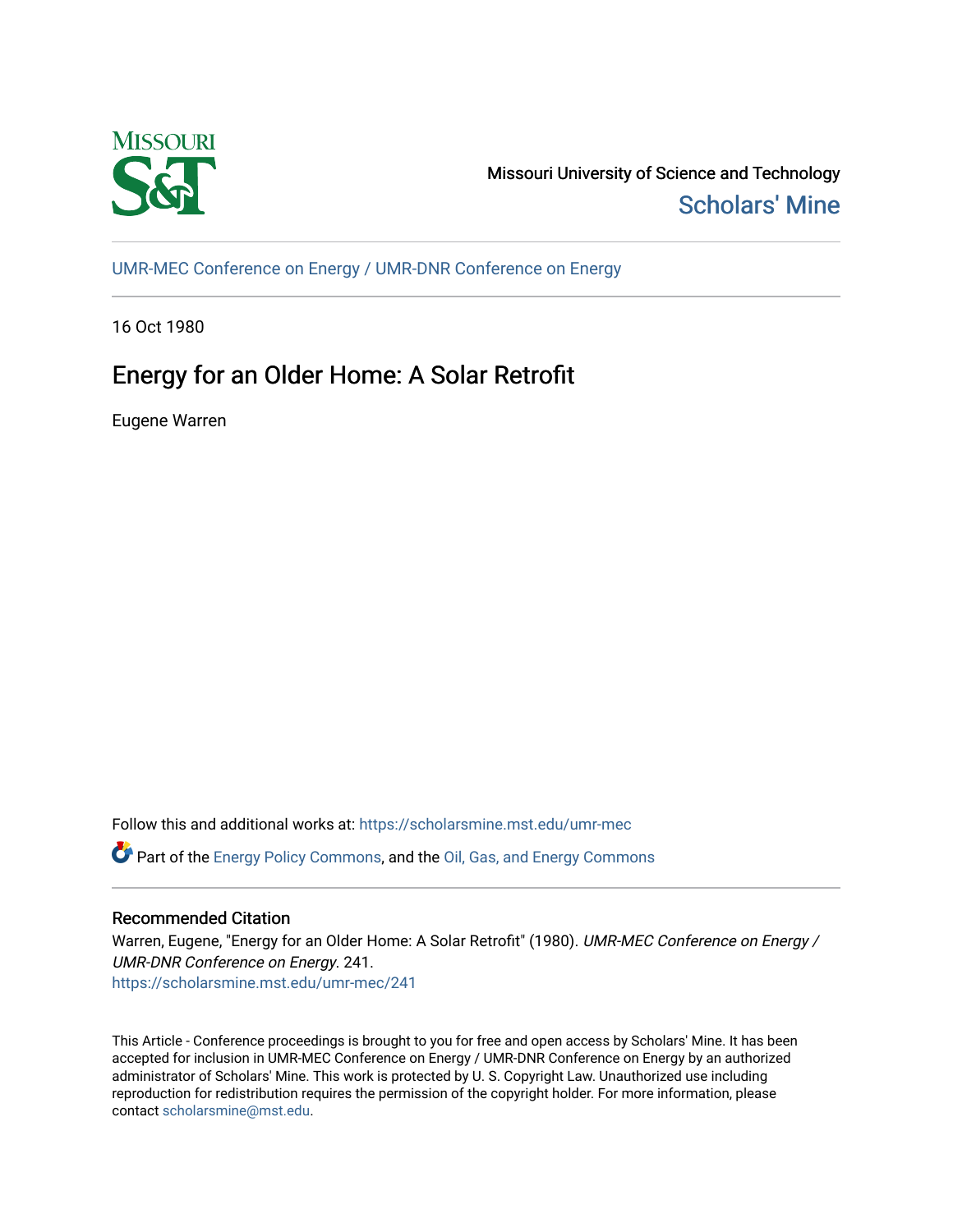#### **ENERGY FOR AN OLDER HOME: A SOLAR RETROFIT**

Eugene Warren

Department of Humanities, University of Missouri-Rolla

#### Abstract

Our hundred year-old house was retrofitted with a solar system designed to produce hot water and to heat space. Installation was relatively simple and the system requires little maintenance. Its estimated payback period is eight years.

#### 1. INTRODUCTION

Four years ago, we bought a hundred year-old house at 300 West Third Street in Rolla, Missouri. It is a two story frame house with twenty-six windows and five exterior doors. It has no basement and only a small attic. When we bought the house, it used propane for cooking and heating water and space. The previous owner had installed sidewall insulation and six inches of attic insulation, but no storm doors or windows.

**There** are six people in our family: myself, my wife, a daughter  $(15)$ , a son  $(13)$ , a son  $(11)$ , and a daughter  $(9)$ . **N eed less** to say, we use a lot of energy washing clothes and dishes, taking showers, keeping warm, and operating appliances ranging from food blenders to stereos to curling **irons.**

Making the best use of energy can be approached from two directions: energy sources and energy conservation. **Since** buying the house we have taken some steps to con**serve** energy: lowering our thermostat, installing storm **windows** and weather-stripping, and caulking around win**dows** and doors. But until we were able to acquire a HUD 312 loan, we could not consider alternate sources of **energy.**

#### 2. CHOOSING SOLAR

# 2»1 THE HUD 312 LOAN PROGRAM

The Hud 312 loan program is primarily intended to bring older housing up to local code standards, but the program also provides for general property improvements and for the installation of new or alternate energy sources. When applying for our loan, we asked Rolla's Community Development Department to request bids for solar energy for our house. The program also encourages energy conservation, and enabled us to improve the insulation in our house, and to complete the installation of storm windows and doors.

# 2.2 BASIC REASONS FOR SOLAR

One of our reasons for choosing solar is based on values: solar energy is clean, as unlimited as the sun, and is most effective when decentralized. We believe that once the problems of cost and storage have been solved, solar will be a nearly ideal energy source. We see our installation as a small step in encouraging the research and development necessary to realize the full potential of solar energy.

The HUD loan solved the problem of cost for us; I will discuss the economics of our system below. I will also discuss how our system deals with the problem of storage.

Our other possible energy sources were (1) new propane equipment to replace that currently in use, (2) electric heating, (3) a heat pump, (4) wood stoves. We did not feel that further investment in limited and increasingly expensive petroleum energy was practical; supplies of electricity are also potentially limited and increasingly expensive. Further, petroleum and electricity are highly centralized technologies, and we believe that decentralization is desirable in itself, both for our stewardship of the Earth's resources and for preserving political freedom.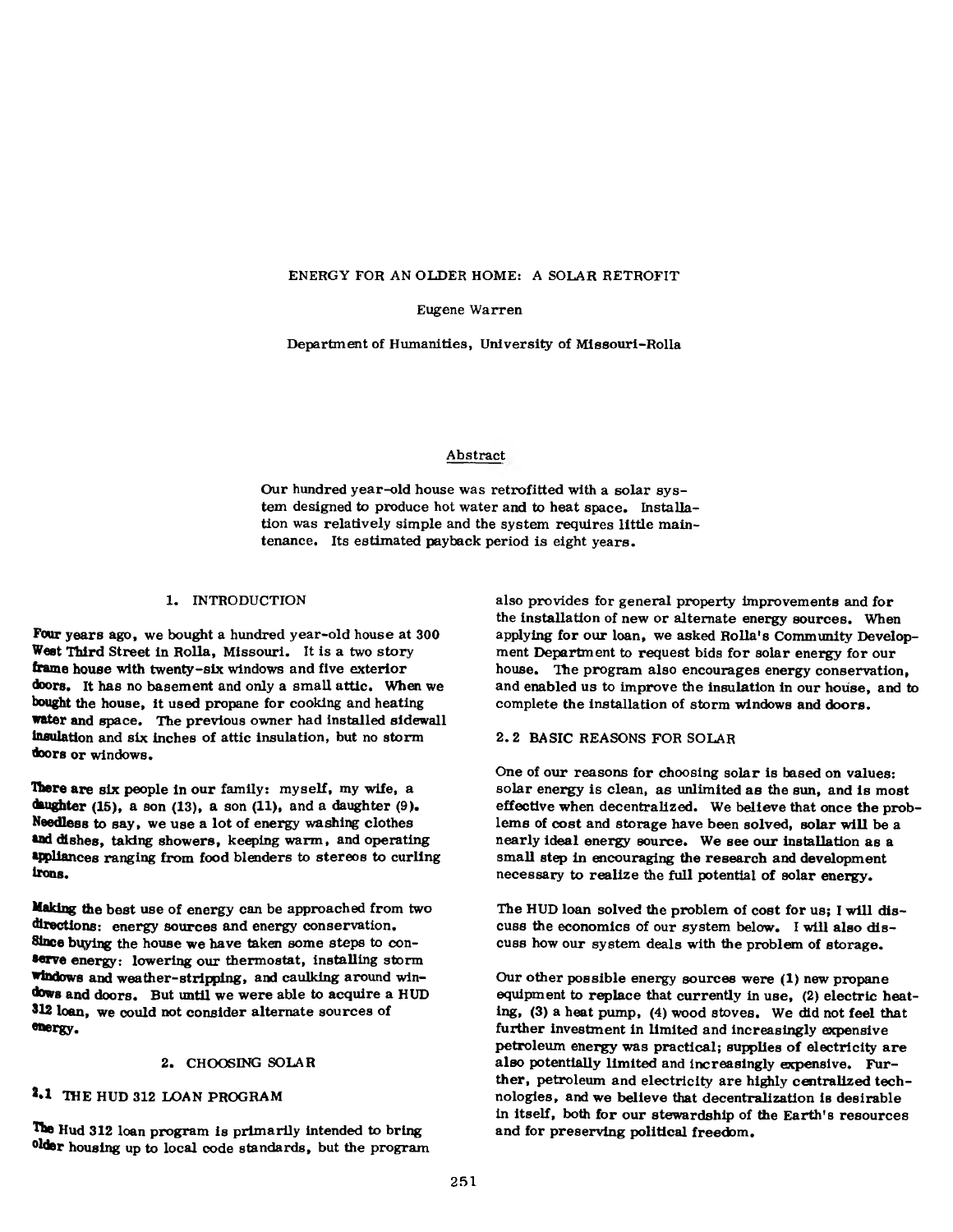Although wood is decentralized and renewable, we did not consider it because several members of our family are allergic to wood smoke. Further, wood smoke is a pollutant, and wood supplies are ultimately limited. Practically, the flues in our house would have needed extensive repairs to be safe.

#### 2.3 THE BIDS FROM EARTH ENTERPRISES

Earth Enterprises, of Annapolis, Missouri, proposed three different systems for our house.\* All three were designed to supply part, not all, of our energy. The first system supplied only hot water; the second, only space heat; and the third supplied both.

Bid for Solar Hot Water. This system would have supplied approximately 50% of our hot water. Its actual cost, after considering the federal tax credit in effect last winter, would have been \$2,012, with an estimated payback period of 11 years. Considering that the system's life would be at least 20 years, the system would provide free hot water for at least nine years. (See Table 1.)

Bid for Solar Space Heating. This system would have cost nearly twice the first one. Its actual cost, after deducting the federal tax credit, would have been \$3,965, with an estimated payback time of 13 years. But its first year savings were estimated at \$210 dollars, as opposed to the estimated first year savings of \$123 for the first system. This system would have supplied at least 25% of our space heating. (See Table 2.)

Bid for Combined Solar Hot Water and Space Heat. This system would have cost nearly three times the hot water only system, and about 50% more than the second system. Taking the federal tax credit into consideration, its actual cost would have been \$6,822. Significantly, however, estimated first year savings were \$471 dollars, more than three times those of the first system, and more than twice those of the second system. Further, the estimated payback is only eight years, as opposed to 11 for the first system and thirteen for the second. (See Tables 3 and 4.)

Thus, since we could afford the initially higher cost of the combined system (due to the HUD loan with 3% interest), the combined system was economically superior to the other two, having a shorter payback period and higher yearly savings, as well as supplying energy in two areas rather than one. In fact, the federal tax credit has been raised, lowering our actual costs to \$5,568, and so reducing the payback period to about seven years. We expect this system to provide at least 90% of our hot water and at least 25% of our space heat.

#### 3. DESIGN AND PERFORMANCE OF OUR SYSTEM

#### 3.1 DESIGN

The components of our solar system are (1) the solar collector array, (2) the hot water tank, (3) the fan-coil unit,

(4) a heat exchanger in the water tank, (5) a 1/4 hp pump for the solar loop, (6) an expansion tank in the solar loop, (7) balancing valves in the solar loop, (8) isolation valves, (9) a  $1/12$  hp pump for the fan-coil unit, (10) a microprocessor to control the system. (See Figure 1 for a schematic. )

The collector array. This array consists of 15 three by eight foot panels. Each panel has an aluminum collector plate with channels through which the heat transfer fluid circulates. (This fluid is a silicon-based oil). The panels are glazed with fiber glass coated with acrylic lacquer. Each panel has foam insulation on the back, and a sheet of mylar under the glazing, to limit heat-loss. The collector plates are painted with a heat-absorbant black paint. (See Figure 2 for an exterior view of the house showing the array.)

The hot water tank. The heat transfer fluid is pumped from the collectors to a 120 gallon hot water tank, where the heat is transferred to the water through a double-walled heat exchanger. The tank is over-sized for domestic hot water so that the excess hot water can be pumped into the fan-coil unit and used for space heat. Our system does not include storage, but the use of an over-size water tank allows us to get double use from the system. When more efficient storage media are available, it will not be difficult to add storage capability to our system. (See Figure 3 for a view of the tank, pumps, and fan-coil.)

The controller monitors water temperatures at the bottom and the top of the tank, as well as the temperature in the collectors. When the temperature in the collectors is 20° F. higher than the temperature at the bottom of the tank, the controller turns on the pump in the solar loop. The controller turns the pump off when the differential is down to 5° F. or when the temperature of the water at the top of the tank reaches 180° F. (See Figure 4 for a close-up of the controller.)

The heat transfer fluid freezes at  $-50^{\circ}$  F. and boils at  $500^{\circ}$ F ., so, with the expansion tank to absorb excess pressure, the solar loop is secure from boiling or freezing or bursting.

Hot water from the solar tank is piped under the house to another closet containing a gas water heater. There, the solar-heated water can either be fed into the gas heater, which is our backup, or the gas heater can be by-passed entirely and shut down during periods when solar energy supplies all our hot water.

Fan-coil unit. The fan-coil unit is located in our **dining** room, just on the other side of the wall from the closet containing the water tank, pumps and controller. When the water temperature at the top of the tank exceeds 120° F. (or another selected temperature), and the room temperature is less than the setting of the thermostat, the controller turns on the  $1/12$  hp pump to circulate hot water through the fancoil unit, and blowers move the heat out into the house where it circulates by convection.

♦The bids, the schematic, and other technical information in this report were supplied by Donald Palmer of Earth Enterprises. Mr. Palmer received a B. S. in Mechanical Engineering from UMR in 1977.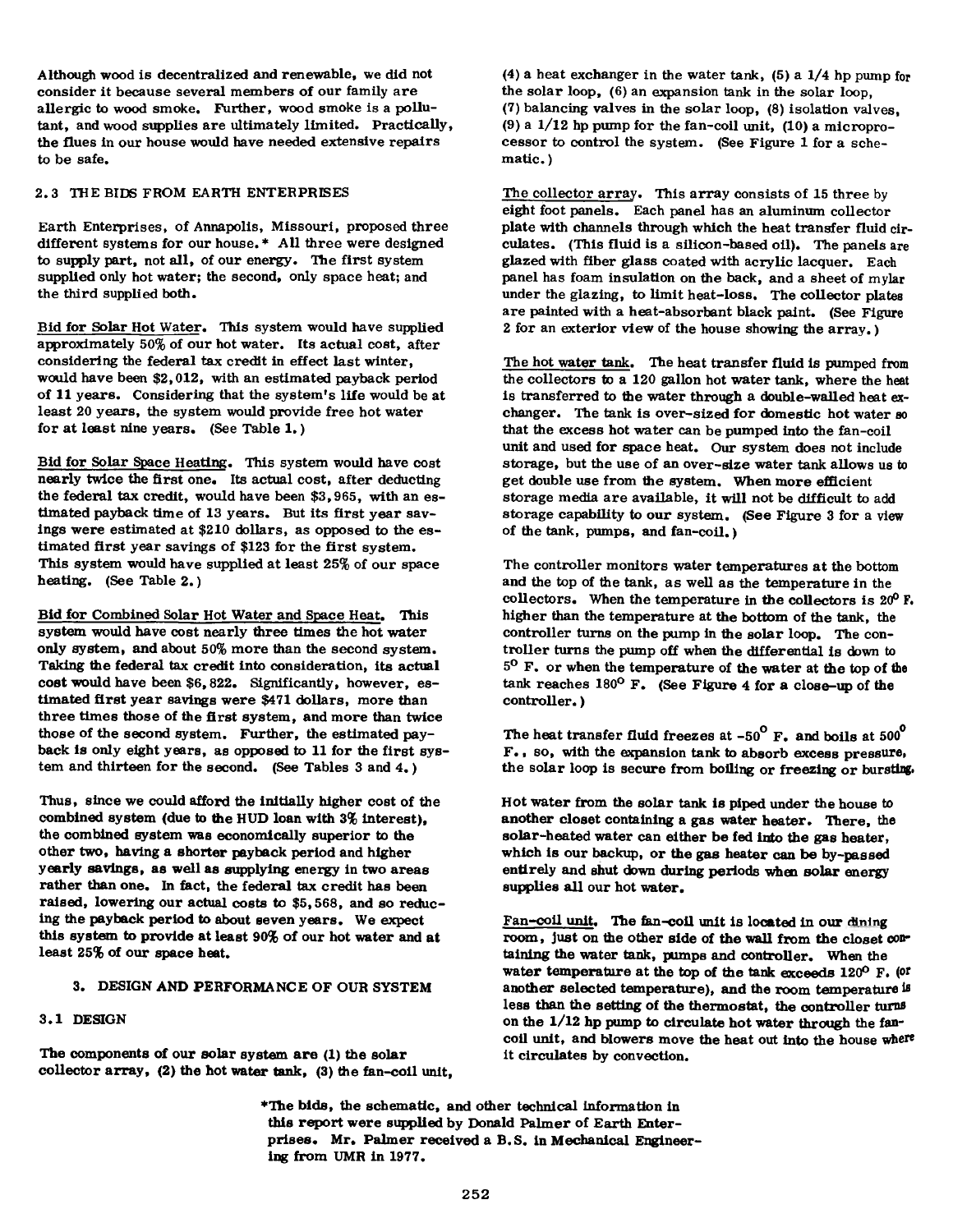Previous experience with a propane floor furnace adjacent to the fan-coil indicates that convection heating is efficient in our house. We have also added a vent between the stories to aid in the circulation of heated air.

# 3.2 PERFORMANCE

Earth Enterprises designed our system for these conditions: a day in winter when the temperature is 7<sup>0</sup> F. and there is a 15 mph wind. (See Table 4.) They estimated that under those conditions we would need 89,000 Btu/h. They also estimated an average heat load of  $56,000$  Btu/h when the ambient temperature is  $32^0$  F. They estimated a solar maximum input of 50,000 Btu/h. (For comparison, 1.5 gallons of propane produces  $140,000$  Btu/h.) (See Table 5.)

My own best estimate of our previous use is a maximum of 80,000 BtuA during Earth Enterprises' design heat load conditions. Their estimate takes into consideration the insulation, weather-stripping, and storm-windows and doors added in our rehabilitation project. We thus found their estimate of our needs to be reliable and even overstated, leading us to believe that the system's design is well-suited to our needs.

Our experience with the system this summer indicates that it will supply nearly all our hot water during weather that does not require space heat. Since the system is oversized for hot water, it heats enough water to provide a supply through the night and even for several days when there is not enough sun for the collectors to provide heat. The collectors are efficient enough to harvest the sun on overcast and partly cloudy days as well as days of full sunshine. The collectors are very sensitive to slight changes in the degree of sunlight available. I have watched the temperature in the solar loop go up one degree Fahrenheit every 15 or 20 seconds. But because of efficient insulation, it does not cool off that rapidly.

#### 4. INSTALLATION AND MAINTENANCE

## 4.1 INSTALLATION

**The** three major considerations in installing the solar sys**tem in** our house were **(1 )** location of the collecting array, (2) location of the water tank, and (3) the path of the loop between them.

**Fortunately,** our house is on a hill, with a roof facing south. **(We a re** just north of the Phelps County Court House). There are no high trees or structures to shade the roof, ih fact the angle of the roof is at the best angle for the collectors, so the array is mounted in a frame paralleling the pitch of the roof. Also, the roof is quite solid and might have been able to bear the load of the array without reinforcement, but we added braces under the slope carrying the collectors to be sure of adequate support.

Location of the water tank was the biggest problem. The tank weighs 500 lbs empty and 1500 lbs filled. Therefore, it had to be located on the ground floor. We used a closet an alcove off the dining room for this purpose. It was **hecessary** to enlarge the closet and add support under the **floor.**

The path for the solar loop runs from the attic through a closet on the second story, through an access next to a flue on the first story, under the house and then up to the pumps and water tank. The closet and access already had plumbing and electrical wiring in them, so they were convenient to use for the solar loop, and did not require much alteration. A ll of the piping for the solar loop and for hot water is insulated.

The tie-in to the gas water heater was complicated, as the hot water line had to run under the house back up to the closet with the gas heater. And the plumbing for the by-pass is a bit unusual but efficient.

We feel that our house proved remarkably well-suited to a solar retrofit. Assemblying and installing the system in our house caused no structural changes. The only thing we lost was the use of the closet where the solar water tank, the pumps, and the controller are. As we had the house reroofed as part of the rehabilitation, we are certain of a good roof under the collector array.

#### 4.2 MAINTENANCE

Maintenance is simple. Every fall, three things must be done.

- (1) The collectors must be washed with a mild, non-abrasive detergent and hosed off.
- (2) The oil level in the pump for the solar loop must be checked. (It uses a light machine oil.)
- (3) The air filter in the fan-coil unit must be changed.

Every fifth year, another maintenance procedure is necessary: After the collectors have been washed, they must be re-lacquered with an acrylic lacquer.

Earth Enterprises also suggested that we watch for the following signs of problems:

- (1) If the hot water becomes pink, a leak in the heat exchanger is indicated. (The heat transfer fluid is nontoxic and non-corrosive, so there would be no health danger from the leak.)
- (2) There is a gauge which registers the pressure in the solar loop. It should normally vary between 15 and 40 psi. A reading below 15 psi indicates a leak in the solar loop. A reading above 60 psi would only occur if the expansion tank lost its air bubble, and would mean the system should be shut down and repaired.
- (3) Bottom of the tank temperature should never exceed  $180^{\circ}$ F. However, the pressure relief valve will open if it does.

So far, we have had three significant problems. One of the collector plates ruptured and leaked heat transfer fluid. Since the collector plates have a five-year warranty Earth Enterprises replaced it. Also, the diaphram in the expansion tank ruptured, causing the solar loop to lose pressure. The expansion tank is also under warranty and has been replaced.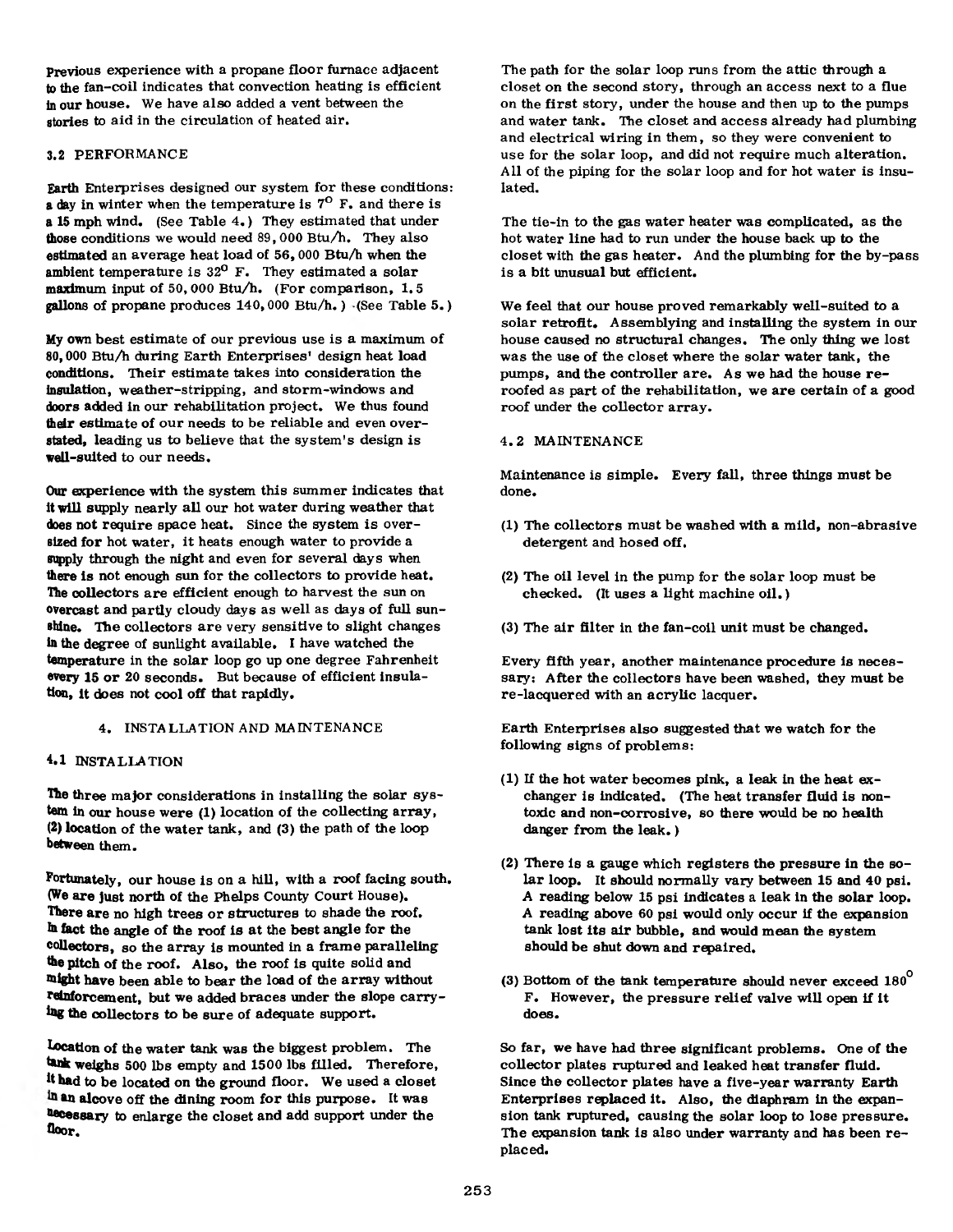The most serious problem involved the controller. It did not operate the fan-coil properly and had to be returned to the manufacturer. It took the manufacturer six weeks to repair the controller and return it, depriving us of the use of the system during that time. The controller is now functioning properly.

The controller is also programmed to shut the system off when the temperature of the solar loop reaches 200° F. This is a safety feature for systems circulating water, but it reduces the efficiency of our system, which is designed to function at temperatures well beyond boiling. Earth Enterprises did not know of this feature of the controller when they ordered it. On the manufacturer's suggestion, they installed a resistor and a switch in the sensor circuit that tells the controller what the collector temperature is. The result is that the controller believes the temperature is lower than it really is and allows the system to run at temperatures higher than 200° F. This alteration appears to be working satisfactorily.

#### 5. CONCLUSION

I do not want to leave the impression that we chose solar in preference to other energy systems by making detailed comparisons. We did not seriously consider other possibilities. We requested a bid for solar, liked one, and chose it. Our commitment to solar is based as much on values as it is on practical considerations. We feel that by choosing solar we can help influence the future use of energy as well as providing ourselves with an economical source of energy.

We especially appreciate the fact that the technology of our solar retrofit is both sophisticated and decentralized. Since Earth Enterprises not only designed the system specifically for our house and our needs, but also installed it, we were able to talk to everyone involved in the retrofit personally, receiving detailed explanations and a care for our needs that a larger, centralized business could not have shown.

#### 6. BIOGRAPHY

Born in Colorado in 1941, Eugene Warren received an MA in English from Emporia State University in 1967. He began teaching at UMR in 1967, and is currently an Associate Professor of English. He is also a correspondent of Sojourners magazine and poetry editor for Christianity & Literature. His articles and poems have appeared in many magazines and anthologies, and in three books. The sun and light are major images in his work.

# TABLE 1: BID FOR SOLAR HOT WATER

| initial equipment cost         | \$1.925.00 |
|--------------------------------|------------|
| installation labor             | 840.00     |
| total                          | \$2,765.00 |
| federal tax credit             | 753.00)    |
| actual cost                    | \$2,012,00 |
| first year savings (estimated) | 123.00     |
| payback period (estimated)*    | 11 years   |

# TABLE 2: BID FOR SOLAR SPACE HEATING

| initial equipment cost         | \$4,107.00   |
|--------------------------------|--------------|
| installation labor             | 1,100.00     |
| total                          | \$5,207,00   |
| federal tax credit             | (1, 241, 40) |
| actual cost                    | \$3,965.60   |
| first year savings (estimated) | 210.00       |
| payback period (estimated)*    | 13 years     |

## TABLE 3: BID FOR COMBINED HOT WATER AND SPACE HEAT

| initial equipment cost         | \$7,518,00   |
|--------------------------------|--------------|
| installation labor             | 1,260.00     |
| total                          | \$8,778.00   |
| federal tax credit             | (1, 955, 60) |
| actual cost                    | \$6,822.40   |
| first year savings (estimated) | 471.50       |
| payback period (estimated)*    | 8 years      |

♦Assumes 12% inflation rate for energy and \$300.00 maintenance cost over ten year period.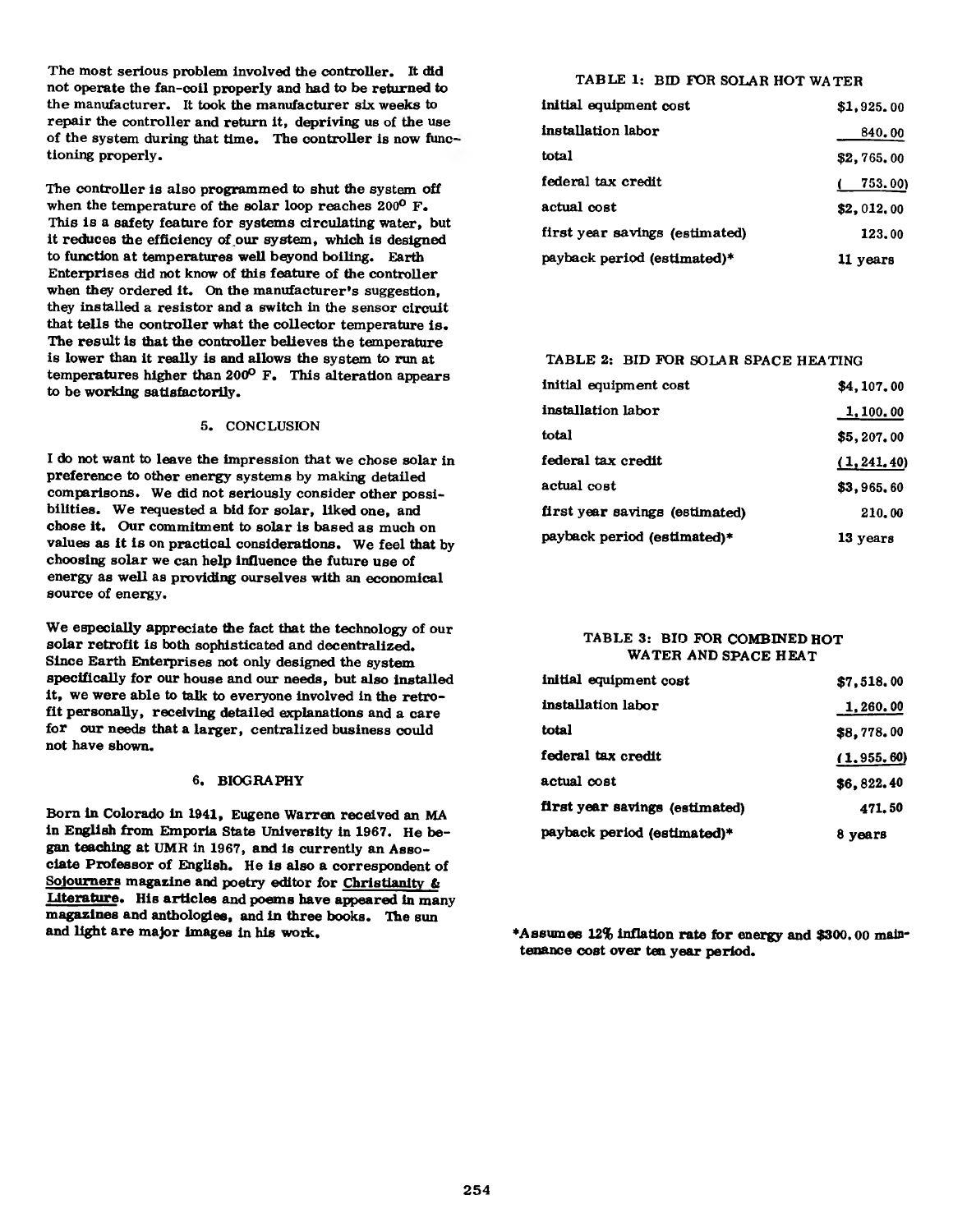## TABLE 4: ESTIMATED PAYBACK PERIOD

|      | \$ PRICE LP | \$ SAVINGS | \$ ACCUM. |
|------|-------------|------------|-----------|
| 1981 | .70         | 510        | 510       |
| 1982 | .78         | 571        | 1081      |
| 1983 | .88         | 640        | 1721      |
| 1984 | .98         | 717        | 2438      |
| 1985 | 1.23        | 896        | 3334      |
| 1986 | 1.38        | 1004       | 4338      |
| 1987 | 1.54        | 1124       | 5462      |
| 1988 | 1,73        | 1259       | 6721      |
| 1989 | 1.93        | 1410       | 8131      |
| 1990 | 2.17        | 1580       | 9711      |

Notes:

Assumes 12% inflation rate of fuel, with 25% jump in 1985 as gas is deregulated.

40% Federal tax credit (3885) not included.

## TABLE 5: DESIGN BASE

| DESIGN HEAT LOAD: 7ºF DB, WINTER        | 15 Mph. wind |
|-----------------------------------------|--------------|
| $403 - T^2$ Window area                 |              |
| 40% of Load infiltration                | 89,000 Btu/h |
| AVERAGE HEAT LOAD: 32 <sup>O</sup> F DB | 56,000 Btu/h |
| <b>SOLAR MAXIMUM HOURLY INPUT</b>       | 50,000 Btu/h |
|                                         |              |

140,000 Btu = 1. 5 gal. LP gas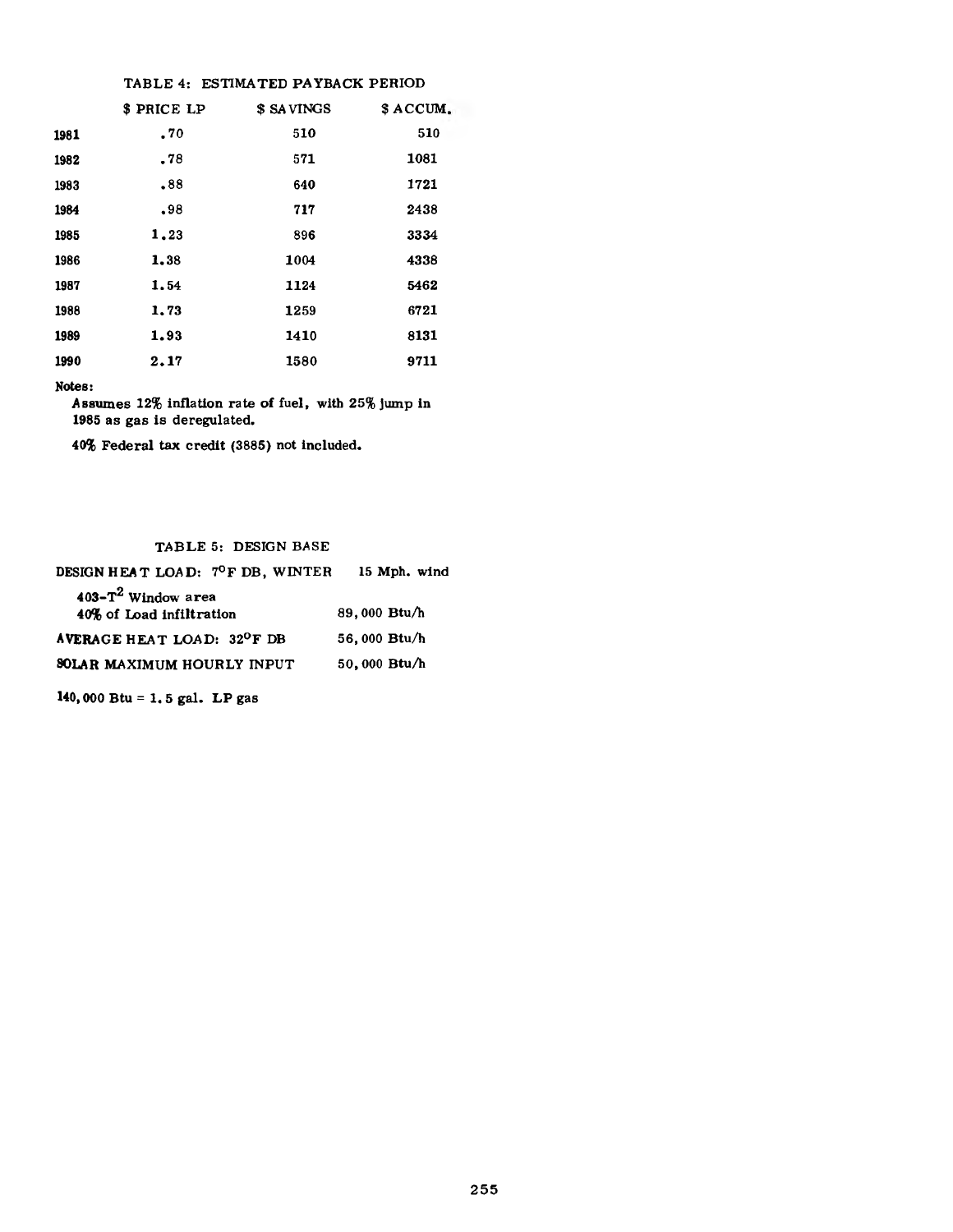# **SCHEMATIC SOLAR DEMAND HOT WATER AND SPACE HEATING**



**EQUIPMENT LIST**

- **1 SOLAR COLLECTOR ARRAY,15-3'x3' ALUMINUM,LIQUID; 330 SQ.FT. FOR USE VfITH HEAT TRANSFER FLUID.**
- **2 DOMESTIC HOT WATER TANK,120** GAL. **WITH PRESSURE** AND **TEMPERATURE RELIEF VALVE**
- **3 FAN-COIL UNIT, WATER HOOK-UP,REQUIRES 110VAC.**
- **4 HEAT EXCHANGER,DOUBLE WALL FOR HEAT TRANSFER FLUID.**
- **5 PUMP,SOLAR ARRAY, 1/4 HP.**
- **6 EXPANSION TANK**
- **7 BALANCING VALVES PERMANENTLY INSTALLED/FOR EQUAL DISTRIBUTION OF FLOW**
- **8 ISOLATION VALVES,SOLENOID OPERATED,ELECTRIC.**
- **9 PUMP,FAN-COIL UNIT,1/12 HP.**

**CONTROLLERS,NOT SHOWN,2-DIFFERENTIAL TEMPERATURE CONTROLLERS,FULLY AUTOMATIC SENSORS ON COLLECTORS,STORAGE TANK,HOUSE;CONTROLS BOTH PUMPS,ISOLATION VALVES,FAN-COIL UNIT.**

**FIG. 1**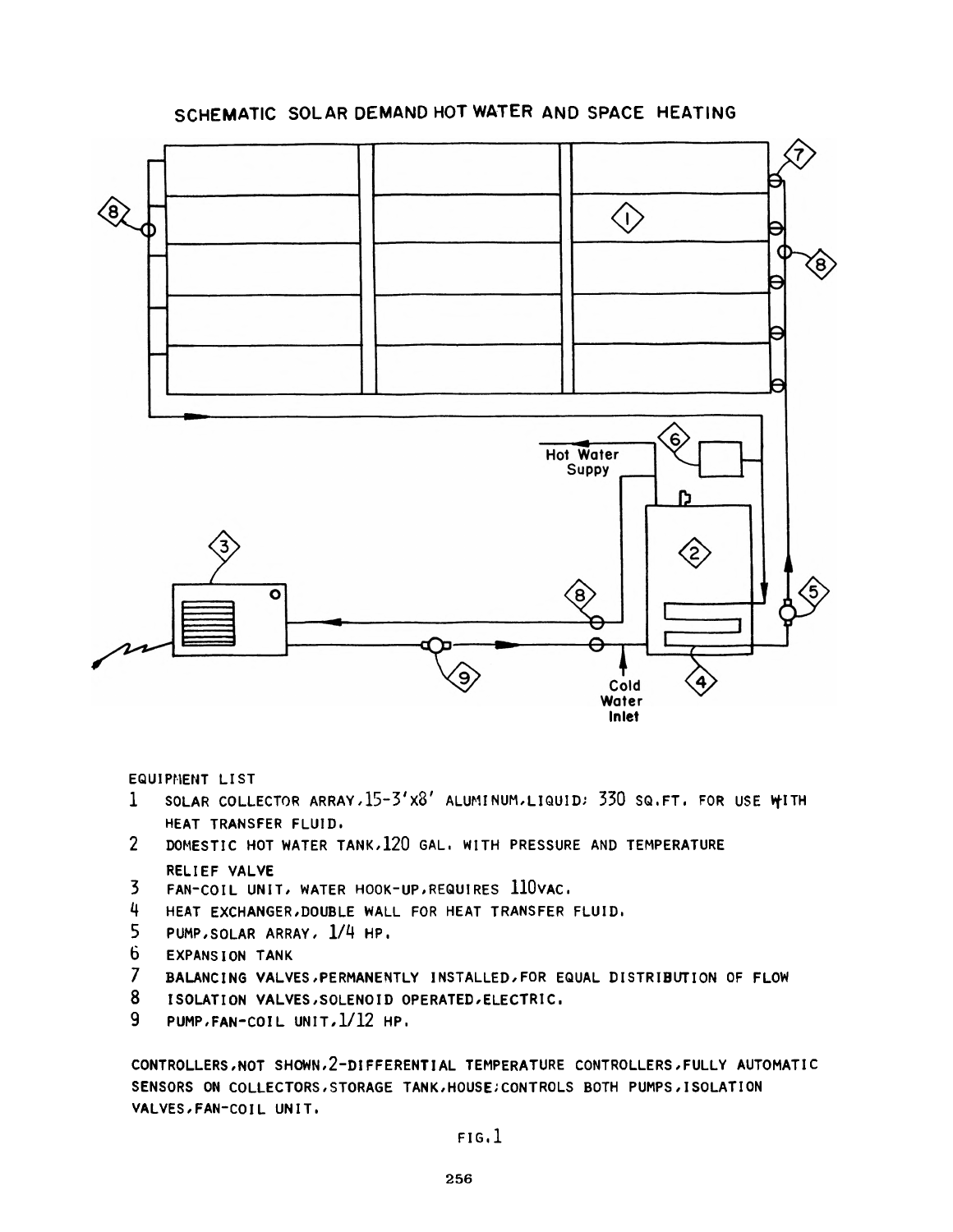

Fig. 2



Fig. 3